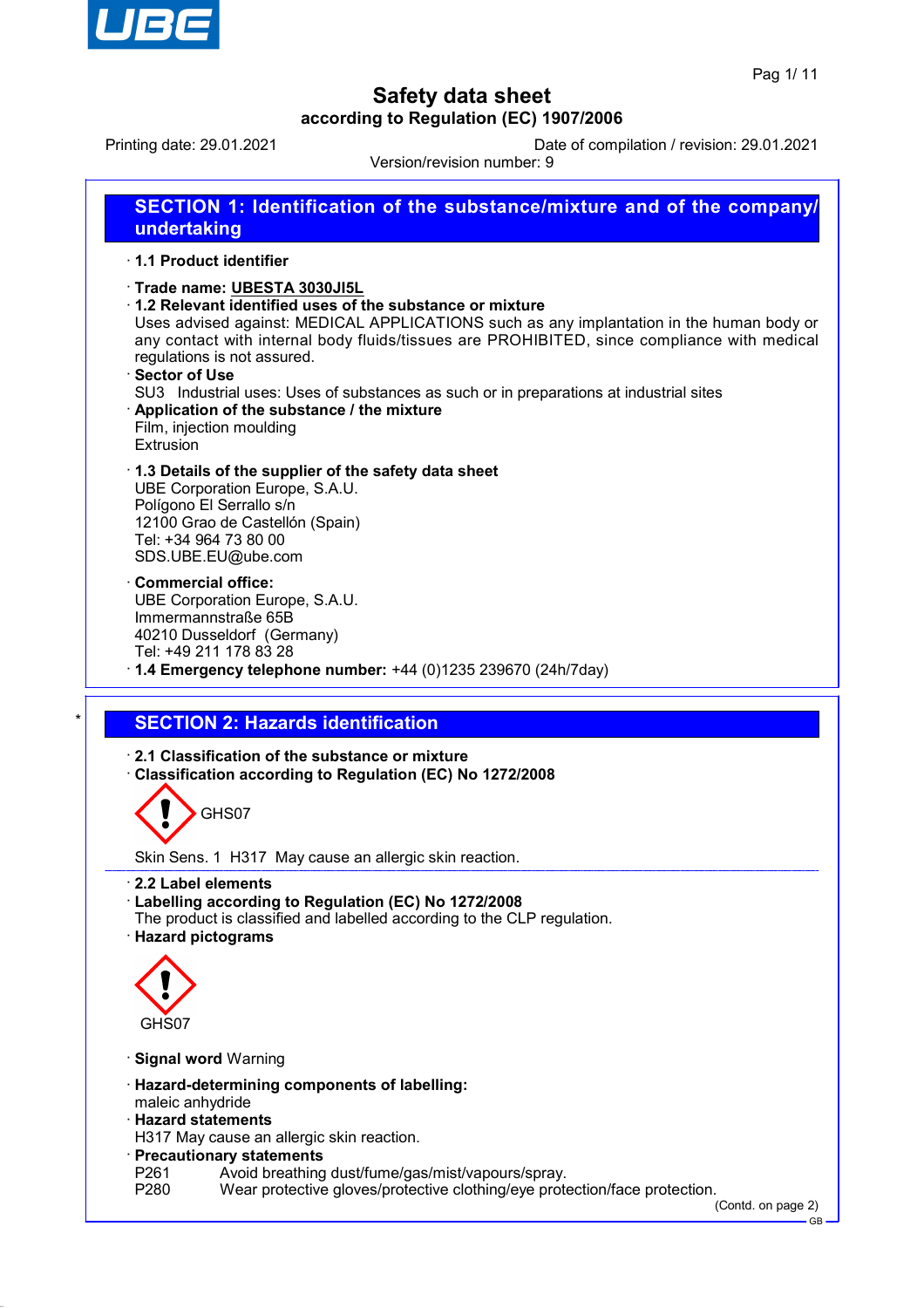

Printing date: 29.01.2021 Date of compilation / revision: 29.01.2021

Version/revision number: 9

**Trade name: UBESTA 3030JI5L**

P333+P313 If skin irritation or rash occurs: Get medical advice/attention.

P302+P352 IF ON SKIN: Wash with plenty of water.

P362+P364 Take off contaminated clothing and wash it before reuse.

P501 Dispose of contents/container in accordance with local/regional/national/international regulations.

· **2.3 Other hazards**

· **Results of PBT and vPvB assessment**

· **PBT:** Not applicable.

· **vPvB:** Not applicable.

### **SECTION 3: Composition/information on ingredients**

#### · **3.2 Chemical characterisation: Mixtures**

· **Description:** Mixture: consisting of the following components.

| · Dangerous components:                                              |                                                                                                                                                                                       |                |                |
|----------------------------------------------------------------------|---------------------------------------------------------------------------------------------------------------------------------------------------------------------------------------|----------------|----------------|
| CAS: 3622-84-2<br>EINECS: 222-823-6                                  | N-butylbenzenesulphonamide (BBSA)<br>Aquatic Chronic 3, H412                                                                                                                          |                | < 15%          |
| Reg.nr.: 01-2119486780-29-0000<br>CAS: 1333-86-4                     | Carbon Black                                                                                                                                                                          |                | $≥0.1 - ≤2.5%$ |
| EINECS: 215-609-9<br>Reg.nr.: 01-2119384822-32-XXXX                  | substance with a Community workplace<br>exposure limit                                                                                                                                |                |                |
| CAS: 108-31-6<br>EINECS: 203-571-6<br>Reg.nr.: 01-2119472428-31-XXXX | maleic anhydride<br><b>Example 20</b> Resp. Sens. 1, H334; STOT RE 1, H372<br>Skin Corr. 1B, H314; Eye Dam. 1, H318<br>Acute Tox. 4, H302; Acute Tox. 4, H332; Skin<br>Sens. 1A, H317 |                | $< 0.1\%$      |
| · Non dangerous components                                           |                                                                                                                                                                                       |                |                |
| 24937-16-4 Polyamide 12                                              | $\cdots$<br>.<br>$\sim$ $\sim$                                                                                                                                                        | $\overline{ }$ | >75%           |

· **Additional information:** For the wording of the listed hazard phrases refer to section 16.

## **SECTION 4: First aid measures**

### · **4.1 Description of first aid measures**

#### · **General information:**

Take affected persons out into the fresh air.

Seek medical treatment.

Immediately remove any clothing soiled by the product.

· **After inhalation:**

If exposed to vapors from heating and molding material, remove to fresh air.

If symptoms, coughing and discomfort in nose and throat remain, get medical attention.

Supply fresh air and to be sure call for a doctor.

In case of unconsciousness place patient stably in side position for transportation.

· **After skin contact:**

If redness, itching or burning sensation develops, get medical attention.

After contact with the molten product, cool rapidly with cold water.

Do not pull solidified product off the skin.

- Seek medical treatment.
- Immediately wash with water and soap and rinse thoroughly.
- · **After eye contact:**

Immediately flush exposed area with copious amounts of water for at least 15 minutes.

(Contd. on page 3)

GB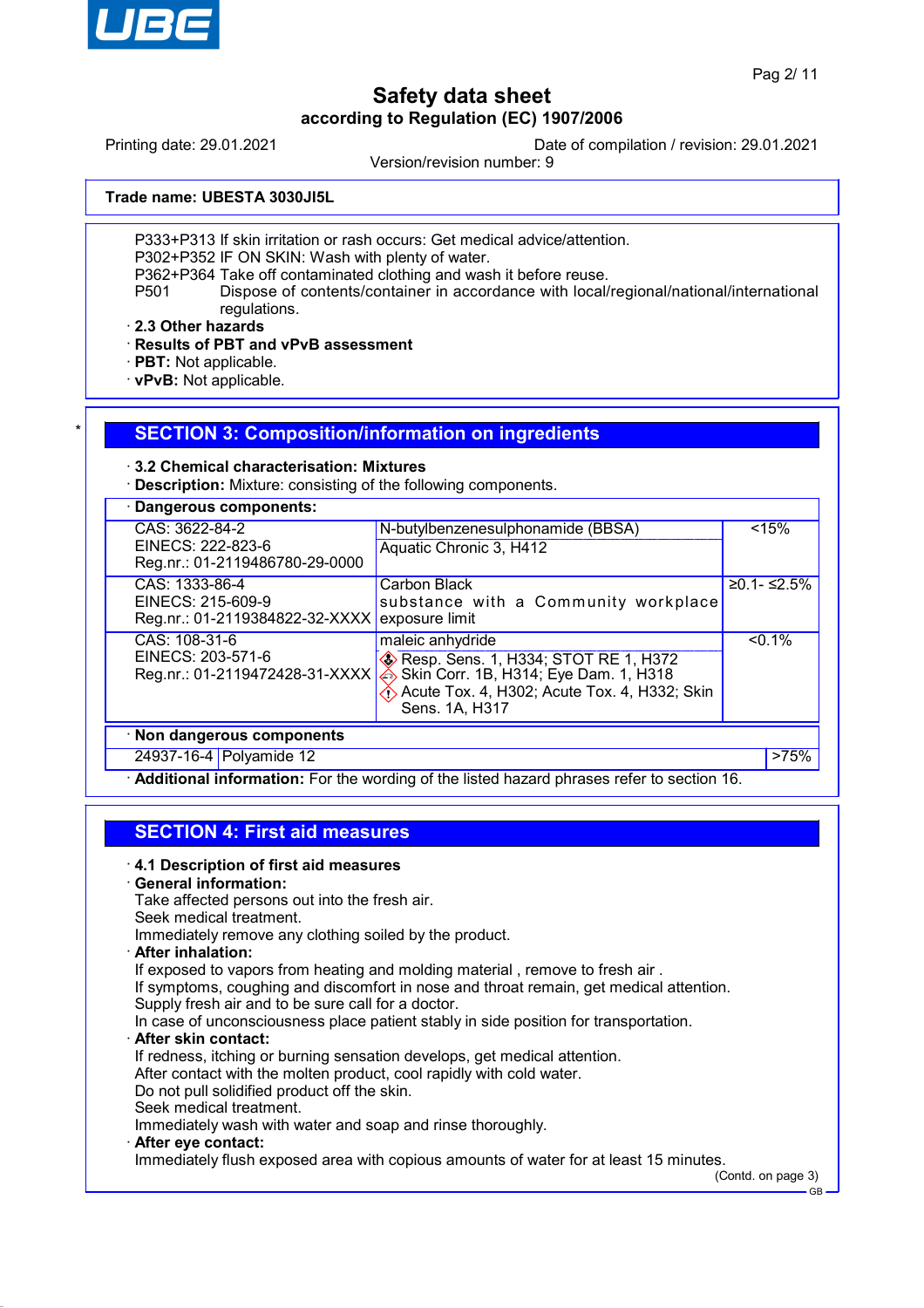

Printing date: 29.01.2021 Date of compilation / revision: 29.01.2021

Version/revision number: 9

#### **Trade name: UBESTA 3030JI5L**

If redness, itching or burning sensation develops, do not rub eyes and immediately get medical attention.

· **After swallowing:**

Rinse out mouth and then drink plenty of water.

Do not induce vomiting; call for medical help immediately.

· **4.2 Most important symptoms and effects, both acute and delayed** At molten state, expected to cause burns to skin.

Irreversible dermatitis will occur if you do not wash affected skin immediately and thoroughly.

· **4.3 Indication of any immediate medical attention and special treatment needed**

Treatment: Treat according to symptoms (decontamination, vital functions), no known specific antidote.

### **SECTION 5: Firefighting measures**

#### · **5.1 Extinguishing media**

- · **Suitable extinguishing agents:**
- **Water**
- Fire-extinguishing powder
- Carbon dioxide

Use fire extinguishing methods suitable to surrounding conditions.

- · **For safety reasons unsuitable extinguishing agents:** Not known
- · **5.2 Special hazards arising from the substance or mixture**
- In case of fire, the following can be released: Carbon monoxide (CO) Carbon Dioxide (CO2) Under certain fire conditions, traces of other toxic gases cannot be excluded, e.g.: Maleic anhydride Hydrogen cyanide (HCN) Ammonia (NH3) · **5.3 Advice for firefighters**
- · **Protective equipment:**

Firefighters should wear appropriate protective equipment

Wear self-contained respiratory protective device.

· **Additional information** Cool endangered receptacles with water spray.

### **SECTION 6: Accidental release measures**

· **6.1 Personal precautions, protective equipment and emergency procedures** Stop leak if you can do so without risk Remove combustible materials Ensure adequate ventilation Use personal protective equipment as indicated in paragraph 8 · **6.2 Environmental precautions:** Do not allow to enter sewers/ surface or ground water. · **6.3 Methods and material for containment and cleaning up:**

- Sweep up to prevent slipping on polymer pellets Send for recovery or disposal in suitable receptacles. Dispose contaminated material as waste according to item 13.
- · **6.4 Reference to other sections** See Section 7 for information on safe handling. See Section 8 for information on personal protection equipment.

(Contd. on page 4)

GB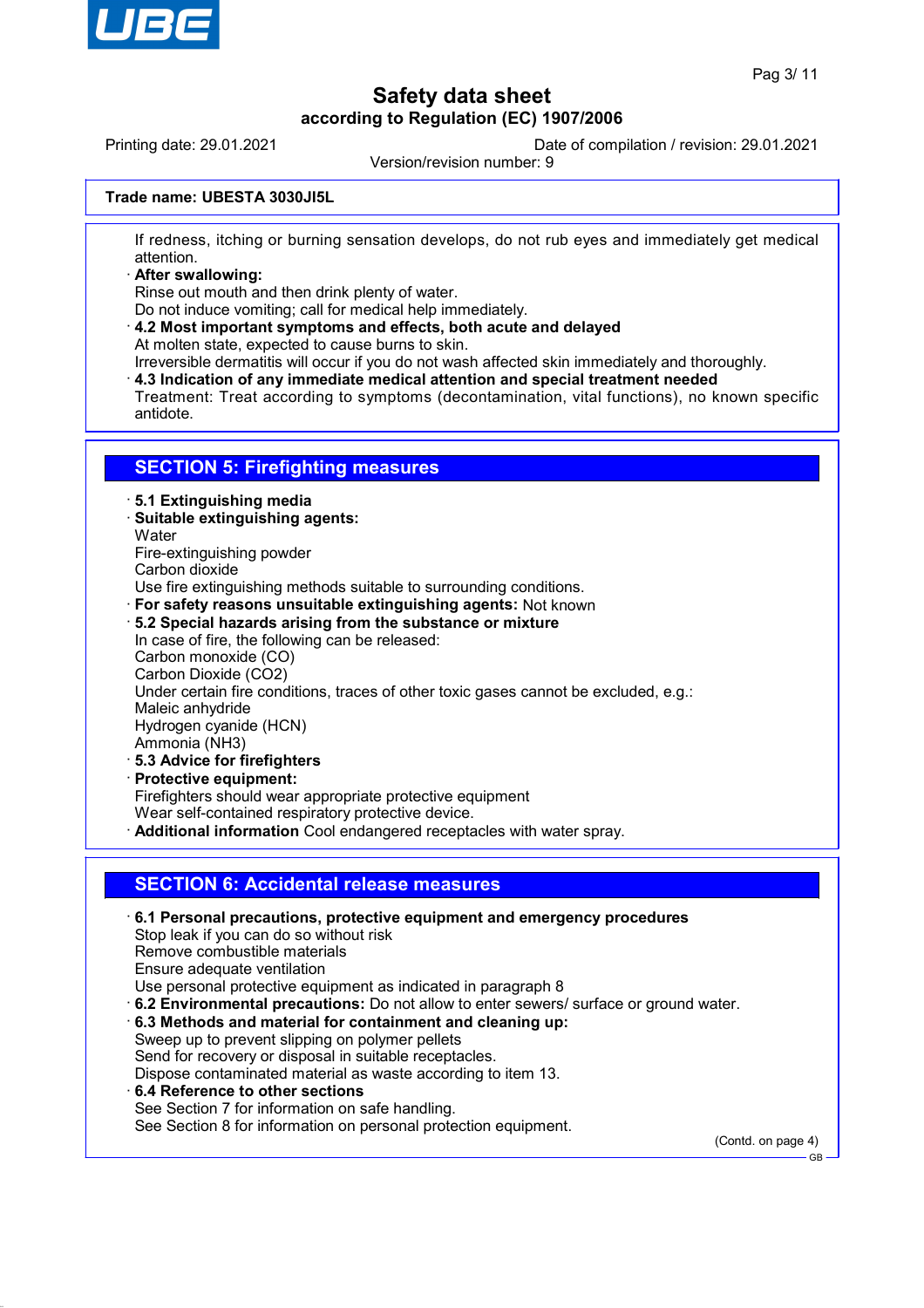

Printing date: 29.01.2021 Date of compilation / revision: 29.01.2021

Version/revision number: 9

#### **Trade name: UBESTA 3030JI5L**

See Section 13 for disposal information.

## **SECTION 7: Handling and storage**

#### · **7.1 Precautions for safe handling**

Keep away from foodstuffs, beverages and feed. Do not eat, drink, smoke or sniff while working. Immediately remove all soiled and contaminated clothing Wash hands before breaks and at the end of work. Melted state: Avoid skin contact with the liquefied material. Avoid breathing dust/fume/vapours.

· **Information about fire - and explosion protection:** Protect against electrostatic charges.

#### · **7.2 Conditions for safe storage, including any incompatibilities**

· **Storage:**

· **Requirements to be met by storerooms and receptacles:**

Store in cool, dry conditions in well sealed receptacles.

- · **Information about storage in one common storage facility:** Not required.
- · **Further information about storage conditions:** Protect from heat and direct sunlight.
- · **7.3 Specific end use(s)**

No further relevant information available.

See item 1.2

### **SECTION 8: Exposure controls/personal protection**

· **Additional information about design of technical facilities:** Adequate ventilation should be maintained at handing. Additionally, local exhaust ventilation recommended at melting process.

· **8.1 Control parameters**

|                                  |                                                       | Ingredients with limit values that require monitoring at the workplace:      |  |                    |
|----------------------------------|-------------------------------------------------------|------------------------------------------------------------------------------|--|--------------------|
| 1333-86-4 Carbon Black           |                                                       |                                                                              |  |                    |
|                                  |                                                       | WEL (Great Britain) Short-term value: 7 mg/m <sup>3</sup>                    |  |                    |
|                                  |                                                       | Long-term value: 3.5 mg/m <sup>3</sup>                                       |  |                    |
| 108-31-6 maleic anhydride        |                                                       |                                                                              |  |                    |
|                                  |                                                       | WEL (Great Britain) Short-term value: 3 mg/m <sup>3</sup>                    |  |                    |
|                                  | Long-term value: 1 mg/m <sup>3</sup>                  |                                                                              |  |                    |
|                                  | Sen                                                   |                                                                              |  |                    |
| <b>DNEL</b> (workers)            |                                                       |                                                                              |  |                    |
|                                  |                                                       | 3622-84-2 N-butylbenzenesulphonamide (BBSA)                                  |  |                    |
|                                  |                                                       | Inhalative DNEL (Long-term exposure $-$ systemic effects) 2.5 mg/m3          |  |                    |
| <b>DNEL</b> (general population) |                                                       |                                                                              |  |                    |
|                                  |                                                       | 3622-84-2 N-butylbenzenesulphonamide (BBSA)                                  |  |                    |
| Oral                             | DNEL(Systemic effects-Long-term)<br>0.26 mg/Kg bw/day |                                                                              |  |                    |
|                                  |                                                       | Inhalative DNEL (Systemic effects-Long-term exposure) 0.45 mg/m <sup>3</sup> |  |                    |
| · PNECs                          |                                                       |                                                                              |  |                    |
|                                  |                                                       | 3622-84-2 N-butylbenzenesulphonamide (BBSA)                                  |  |                    |
| PNEC(fresh water)                |                                                       | 0.037 mg/L                                                                   |  |                    |
|                                  |                                                       |                                                                              |  | (Contd. on page 5) |
|                                  |                                                       |                                                                              |  | <b>GB</b>          |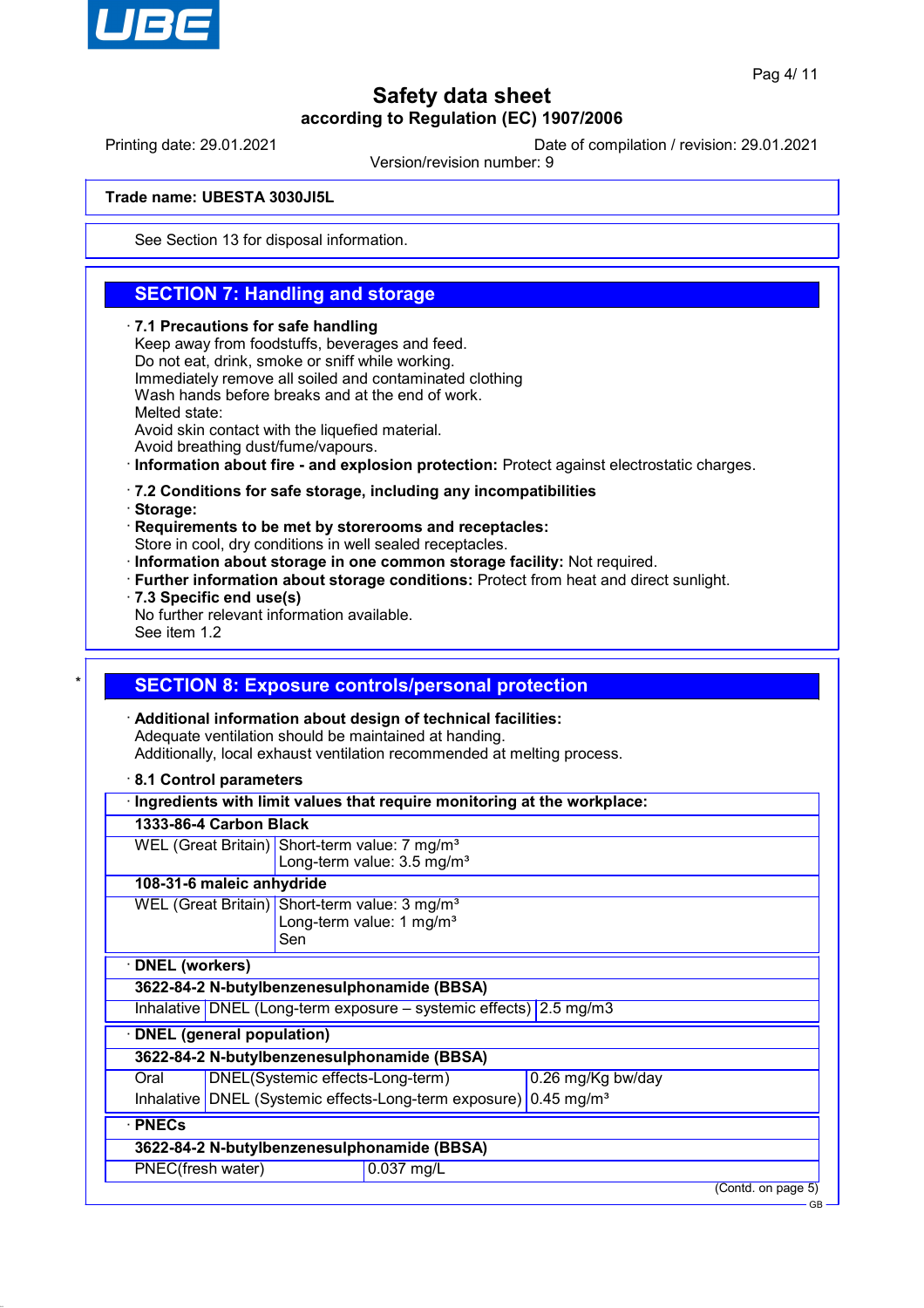

Printing date: 29.01.2021 Date of compilation / revision: 29.01.2021

Version/revision number: 9

| Trade name: UBESTA 3030JI5L |  |  |
|-----------------------------|--|--|
|-----------------------------|--|--|

PNEC (marine water) 0.0037 mg/L PNEC (intermittent release) 0.37 mg/L PNEC (soil) 0.091 mg/kg d.w PNEC (STP) 60 mg/L PNEC (Sediment (freshwater)) 0.563 mg/Kg sed PNEC (sediment (marine water)) 0.056 mg/kg sed · **Additional information:** The lists valid during the making were used as basis. · **8.2 Exposure controls** · **Personal protective equipment:** · **General protective and hygienic measures:** Immediately remove all soiled and contaminated clothing Wash hands before breaks and at the end of work. In accordance with Directive 89/686/EEC on personal protective equipment The usual precautionary measures are to be adhered to when handling chemicals. · **Respiratory protection:** Not necessary if room is well-ventilated. Unnecessary under normal processing Use suitable respiratory protective device in case of insufficient ventilation. Filter A/P2 In case of brief exposure or low pollution use respiratory filter device. In case of intensive or longer exposure use self-contained respiratory protective device. · **Protection of hands:** Use protective gloves according to EN 374 Molten state: At treating hot polymer or molding process, heat resistant gloves should be required. Protective gloves Heat protection gloves The glove material has to be impermeable and resistant to the product/ the substance/ the preparation. Selection of the glove material on consideration of the penetration times, rates of diffusion and the degradation · **Material of gloves** Butyl rubber, BR Recommended thickness of the material:  $\geq 1,5$  mm Break time: >480 min The selection of the suitable gloves does not only depend on the material, but also on further marks of quality and varies from manufacturer to manufacturer. · **Eye protection:** Safety glasses with side-shields (frame goggles) (e.g. EN 166) Safety goggles should be worn. At treating hot polymer or molten polymer, face shield should be recommended. **Skin and body protection:** Protective work clothing Molten state: Heat-resistant protective clothing (Contd. on page 6) GB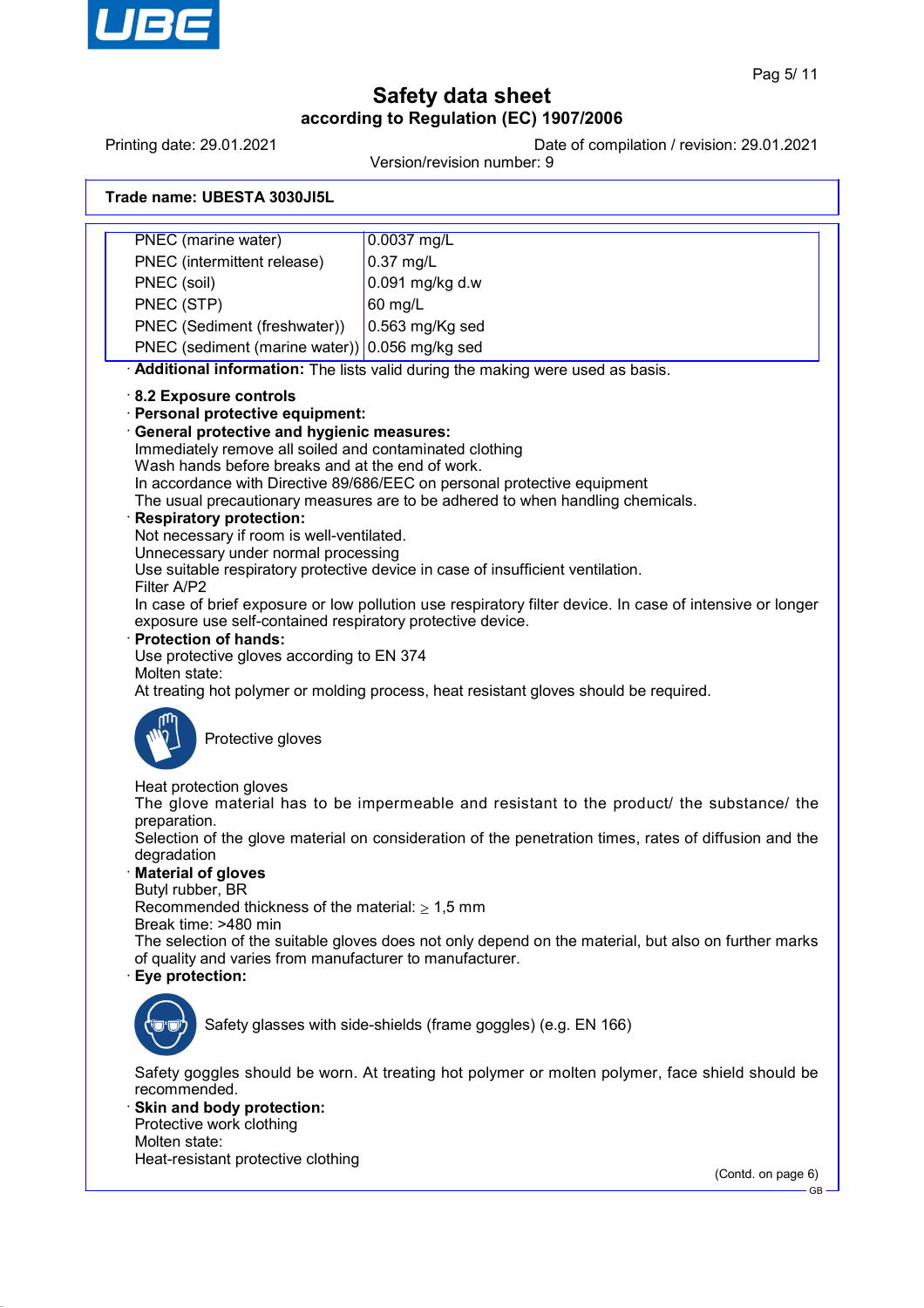

GB

# **Safety data sheet according to Regulation (EC) 1907/2006**

Printing date: 29.01.2021 Date of compilation / revision: 29.01.2021

Version/revision number: 9

**Trade name: UBESTA 3030JI5L**

#### · **Limitation and supervision of exposure into the environment** Prevent the material from spreading into the environment.

| <b>SECTION 9: Physical and chemical properties</b>                                                      |                                                                                                                         |
|---------------------------------------------------------------------------------------------------------|-------------------------------------------------------------------------------------------------------------------------|
| 9.1 Information on basic physical and chemical properties<br><b>General Information</b>                 |                                                                                                                         |
| · Appearance:<br>Form:<br>Colour:<br>· Odour:<br>Odour threshold:                                       | <b>Pellets</b><br><b>Black</b><br>Light<br>Not applicable                                                               |
| pH-value:                                                                                               | 7.5-8.5 (BBSA)<br>Not applicable because it is a solid mixture                                                          |
| Change in condition<br><b>Melting point/freezing point:</b><br>Initial boiling point and boiling range: | -30 °C (BBSA)<br>Not determined for mixture.<br>314 °C (a 1013 hPa (BBSA))                                              |
| · Flash point:                                                                                          | >200 °C (Closed cup (BBSA))                                                                                             |
| · Flammability (solid, gas):                                                                            | Product is not flammable<br><b>BBSA:</b><br>Product is not flammable.                                                   |
| · Ignition temperature                                                                                  | Not determined for mixture.                                                                                             |
| · Decomposition temperature:                                                                            | Not determined for mixture.                                                                                             |
| · Auto-ignition temperature:                                                                            | Not determined for mixture.<br><b>BBSA:</b><br>No exam necessary because the flash point goes<br>above 200 °C.          |
| <b>Explosive properties:</b>                                                                            | Product does not present an explosion hazard.                                                                           |
| <b>Explosion limits:</b><br>Lower:<br>Upper:<br><b>Oxidising properties</b>                             | Product does not present an explosion hazard.<br>Product does not present an explosion hazard.<br>Not oxidising. (BBSA) |
| Vapour pressure at 20 °C:                                                                               | 0.0397 mPa (BBSA)                                                                                                       |
| · Density:<br>Relative density at 20 °C                                                                 | $1.15$ g/cm <sup>3</sup> (BBSA)<br>Not determined for mixture.                                                          |
| <b>Vapour density</b><br><b>Evaporation rate</b>                                                        | Not applicable because it is a solid mixture<br>Not applicable because it is a solid mixture                            |
| · Solubility in / Miscibility with<br>water:                                                            | Not miscible or difficult to mix.                                                                                       |
| · Partition coefficient: n-octanol/water at 20 °C: 2.05 log POW (BBSA)                                  |                                                                                                                         |
| · Viscosity:<br>Dynamic at 20 °C:<br>Kinematic:                                                         | 180 mPas (BBSA)<br>Not applicable because it is a solid mixture<br>(Contd. on page 7)                                   |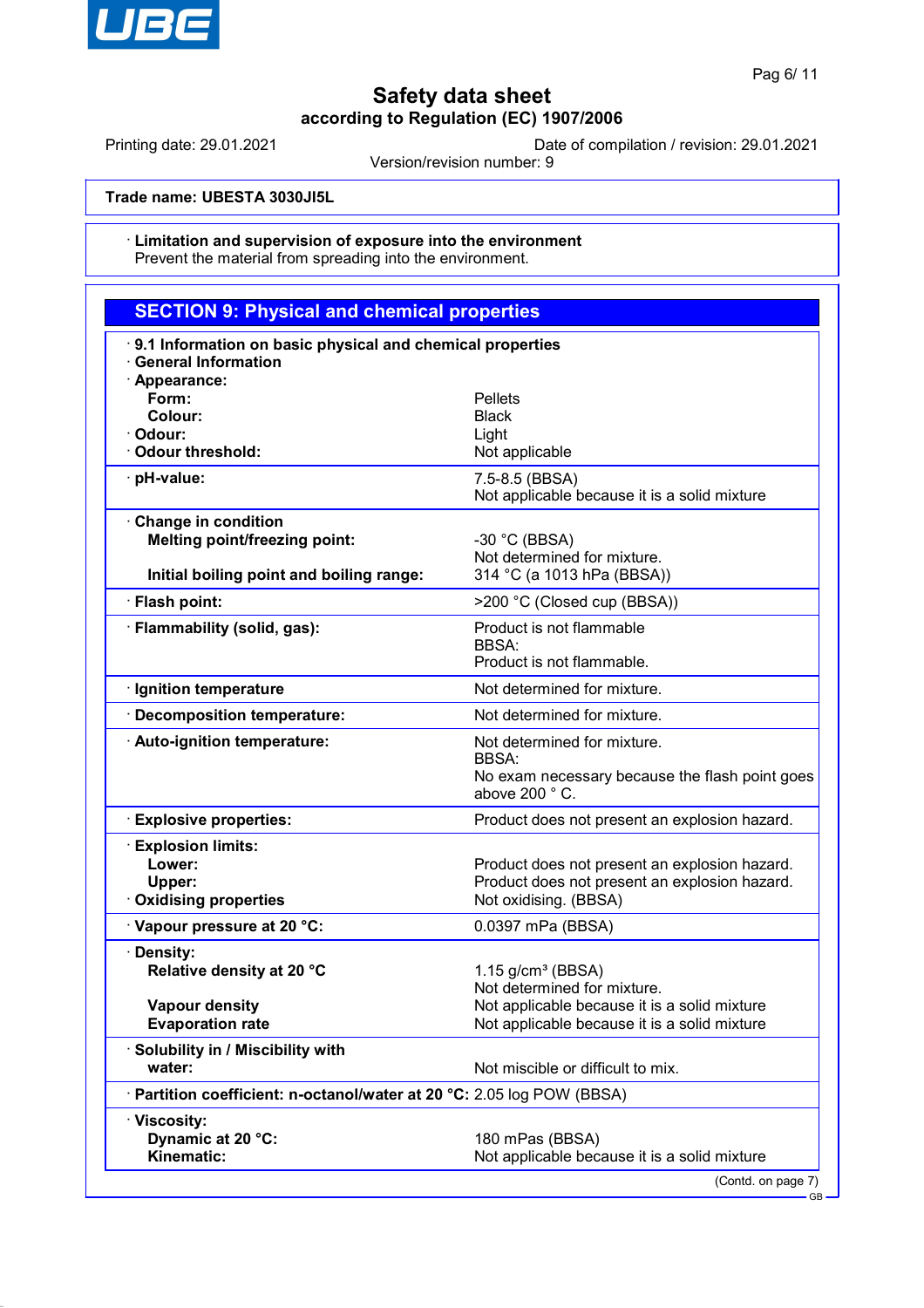

GB

# **Safety data sheet according to Regulation (EC) 1907/2006**

Printing date: 29.01.2021 Date of compilation / revision: 29.01.2021

Version/revision number: 9

**Trade name: UBESTA 3030JI5L**

• **9.2 Other information** No further relevant information available.<br>
Molecular mass **Notecular mass** (RBSA) 213.3 g/mol · **Molecular mass** (BBSA): 213,3 g/mol

## **SECTION 10: Stability and reactivity**

- · **10.1 Reactivity**
- As BBSA: Thermal decomposition can lead to the escape of irritating gases and vapours.
- · **10.2 Chemical stability** The product is stable if stored and handled as prescribed/indicated
- · **Thermal decomposition / conditions to be avoided:**
- Stable at environment temperature.
- No decomposition if used and stored according to specifications.
- · **10.3 Possibility of hazardous reactions** No dangerous reactions known.
- · **10.4 Conditions to avoid**

Avoid heat, flames, sparks and other sources of ignition.

- Avoid high temperature
- · **10.5 Incompatible materials:** Oxidizing agents, acids, bases and reactive agents.
- · **10.6 Hazardous decomposition products:** Carbon monoxide
- Carbon dioxide

Hydrogen cyanide (prussic acid)

Ammonia

· **Additional information:**

As BBSA: On burning: release of toxic and corrosive gases/vapours (sulphur oxides).

## **SECTION 11: Toxicological information**

### · **11.1 Information on toxicological effects**

· **Acute toxicity** Based on available data, the classification criteria are not met.

|      |                   |                                   | · LD/LC50 values relevant for classification:                     |                    |
|------|-------------------|-----------------------------------|-------------------------------------------------------------------|--------------------|
|      |                   |                                   | 3622-84-2 N-butylbenzenesulphonamide (BBSA)                       |                    |
| Oral |                   | LD50                              | 2,070 mg/kg (rat)                                                 |                    |
|      | Dermal            | LD50                              | >2,000 mg/kg (rat)                                                |                    |
|      |                   |                                   | Inhalative LC50/4 h $>4.066$ mg/l (rat)                           |                    |
|      |                   | 108-31-6 maleic anhydride         |                                                                   |                    |
| Oral |                   | LD50                              | 1,090 mg/kg (rat)                                                 |                    |
|      | Dermal            | LD50                              | $2,620$ mg/kg (rabbit)                                            |                    |
|      |                   |                                   | Inhalative   LC50/4 h   $>4.35$ mg/l (rat)                        |                    |
|      |                   | <b>Primary irritant effect:</b>   |                                                                   |                    |
|      |                   | $\cdot$ Skin corrosion/irritation |                                                                   |                    |
|      | Mixture:          |                                   |                                                                   |                    |
|      | Components:       |                                   | Based on available data, the classification criteria are not met. |                    |
|      |                   |                                   | BBSA: Not classified with the available data.                     |                    |
|      | Maleic Anhydride: |                                   |                                                                   |                    |
|      | Species: rabbit   |                                   |                                                                   |                    |
|      | Result: corrosive |                                   |                                                                   |                    |
|      |                   |                                   | Serious eye damage/irritation                                     |                    |
|      | Mixture:          |                                   |                                                                   |                    |
|      |                   |                                   | Based on available data, the classification criteria are not met. |                    |
|      |                   |                                   |                                                                   | (Contd. on page 8) |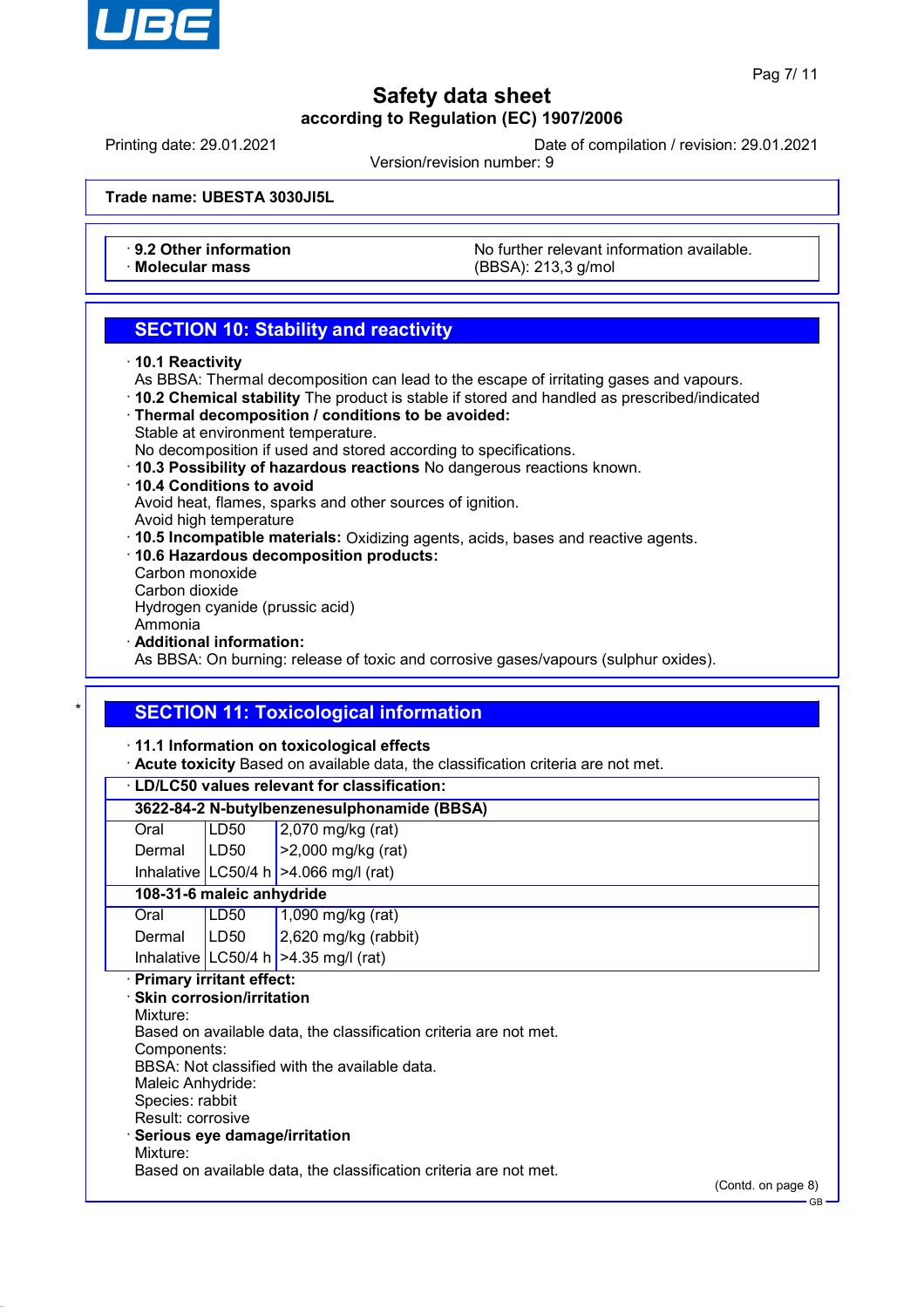

GB

# **Safety data sheet according to Regulation (EC) 1907/2006**

Printing date: 29.01.2021 Date of compilation / revision: 29.01.2021

Version/revision number: 9

|  | Trade name: UBESTA 3030JI5L |
|--|-----------------------------|
|  |                             |

Components: BBSA: Not classified with the available data. Maleic Anhydride: Species: rabbit Result: corrosive · **Respiratory or skin sensitisation**

- May cause an allergic skin reaction. · **Repeated dose toxicity**
- Components:
- Maleic Anhydride:
- Route of exposure: inhalation
- Target organs: respiratory system

Assessment: The substance is classified as specific target organ toxicant, repeated exposure, category 1.

### **3622-84-2 N-butylbenzenesulphonamide (BBSA)**

Oral NOEL 52 mg/kg (rat female) (90 dias)

52 mg/kg (rat male) (90 dias)

Dermal NOAEL > 1,000 mg/kg bw/day (rat) (28 dias)

### · **CMR effects (carcinogenity, mutagenicity and toxicity for reproduction)**

- · **Germ cell mutagenicity** Based on available data, the classification criteria are not met.
- · **Carcinogenicity** Based on available data, the classification criteria are not met.
- · **Reproductive toxicity** Based on available data, the classification criteria are not met.
- · **STOT-single exposure** Based on available data, the classification criteria are not met.
- · **STOT-repeated exposure** Based on available data, the classification criteria are not met.
- · **Aspiration hazard** Based on available data, the classification criteria are not met.

## **SECTION 12: Ecological information**

| $\cdot$ 12.1 Toxicity<br>· Aquatic toxicity:<br>Mixture:<br>No further relevant information available.<br>Components:<br>BBSA:<br>Harmful to aquatic organisms with long lasting effects.                                                                    |                    |
|--------------------------------------------------------------------------------------------------------------------------------------------------------------------------------------------------------------------------------------------------------------|--------------------|
| 3622-84-2 N-butylbenzenesulphonamide (BBSA)                                                                                                                                                                                                                  |                    |
| EC50(72h) 49 mg/L (Selenastrum capricornutum)                                                                                                                                                                                                                |                    |
| LC50 (96 h) $ >38$ mg/l (Danio rerio)                                                                                                                                                                                                                        |                    |
| EC50 $(48 h)$ 56 mg/l (daphnia magna)                                                                                                                                                                                                                        |                    |
| · 12.2 Persistence and degradability<br>Mixture:<br>No further relevant information available.<br>Components:<br><b>BBSA</b><br>Not easily biodegradable<br>Maleic Anhydride:<br>Easily biodegradable: 93%. After 11 days.<br>12.3 Bioaccumulative potential |                    |
| Mixture:<br>No further relevant information available.                                                                                                                                                                                                       |                    |
| Components:                                                                                                                                                                                                                                                  |                    |
|                                                                                                                                                                                                                                                              | (Contd. on page 9) |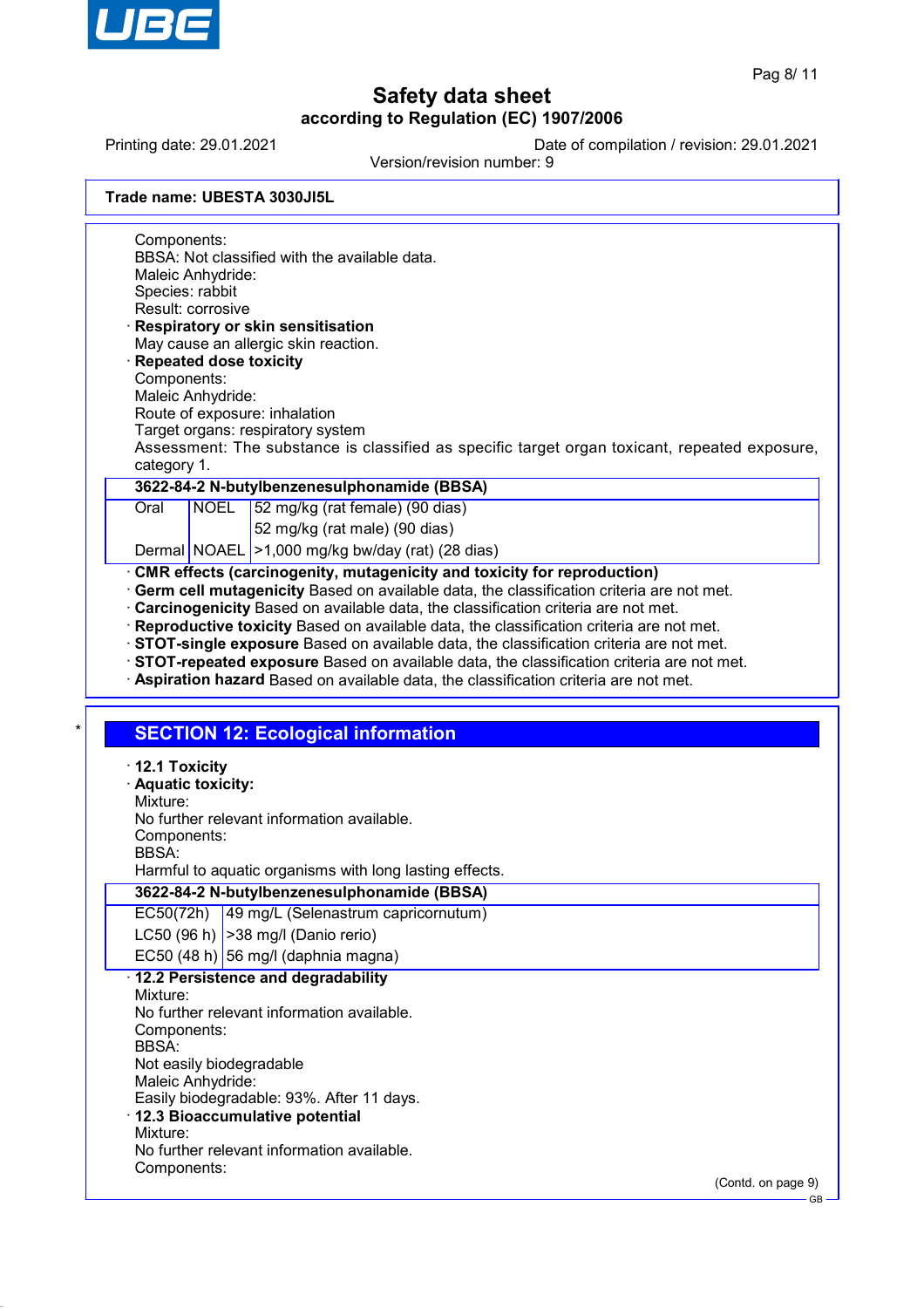

Printing date: 29.01.2021 Date of compilation / revision: 29.01.2021

Version/revision number: 9

**Trade name: UBESTA 3030JI5L**

BBSA: log Pow=2.01 (20-25ºC)

No indication of bio-accumulation potential

Maleic Anhydride:

Low potential based on the log Kow

log Pow:-2.61 (20 ºC)

· **12.4 Mobility in soil** No further relevant information available.

- · **12.5 Results of PBT and vPvB assessment**
- · **PBT:** Not applicable.
- · **vPvB:** Not applicable.

· **12.6 Other adverse effects** No further relevant information available.

## **SECTION 13: Disposal considerations**

### · **13.1 Waste treatment methods**

### · **Recommendation**

Chemical residues generally count as special waste

Must not be disposed together with household garbage. Do not allow product to reach sewage system.

Disposal must be made according to official regulations.

- · **Uncleaned packaging:**
- · **Recommendation:**

Packaging may contain residues of the product and should be treated accordingly. Disposal must be made according to official regulations.

| <b>SECTION 14: Transport information</b>                                   |                                  |  |
|----------------------------------------------------------------------------|----------------------------------|--|
| $\cdot$ 14.1 UN-Number<br>· ADR, IMDG, IATA                                | Not applicable                   |  |
| 14.2 UN proper shipping name<br>$\cdot$ ADR<br>$\cdot$ IMDG, IATA          | Not applicable<br>Not applicable |  |
| 14.3 Transport hazard class(es)                                            |                                  |  |
| · ADR, ADN, IMDG, IATA<br>· Class                                          | Not applicable                   |  |
| 14.4 Packing group<br>· ADR, IMDG, IATA                                    | Not applicable                   |  |
| 14.5 Environmental hazards:<br>$\cdot$ Marine pollutant:                   | No                               |  |
| 14.6 Special precautions for user                                          | Not applicable.                  |  |
| 14.7 Transport in bulk according to Annex II<br>of Marpol and the IBC Code | Not applicable.                  |  |
| · Transport/Additional information:                                        | Not classification assigned      |  |
| · UN "Model Regulation":                                                   | Not applicable                   |  |

(Contd. on page 10)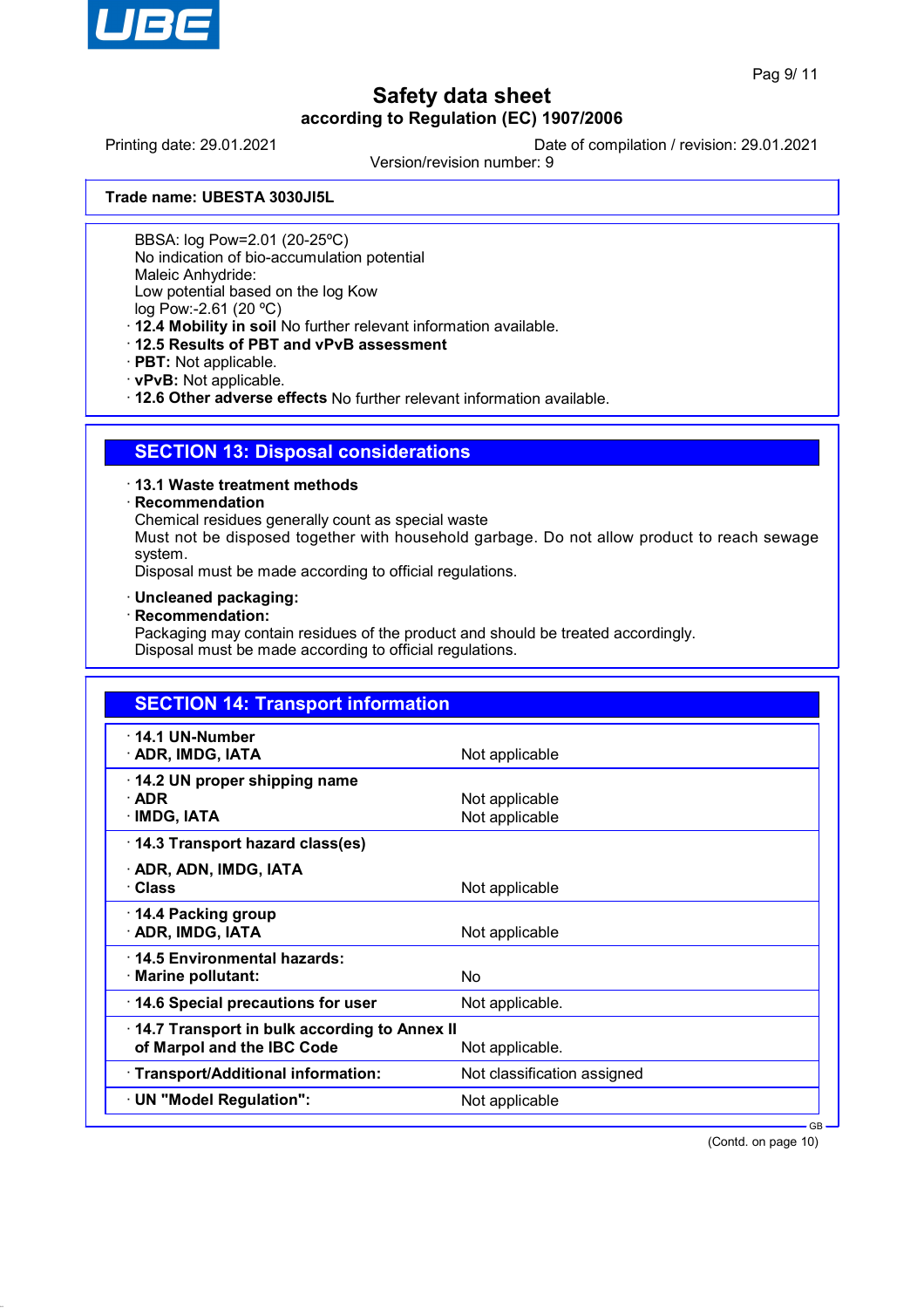

Printing date: 29.01.2021 Date of compilation / revision: 29.01.2021

Version/revision number: 9

**Trade name: UBESTA 3030JI5L**

### **SECTION 15: Regulatory information**

- · **15.1 Safety, health and environmental regulations/legislation specific for the substance or mixture**
- · **Directive 2012/18/EU**
- · **Named dangerous substances ANNEX I** None of the ingredients is listed.
- · **15.2 Chemical safety assessment:**

For the mixture:

A Chemical Safety Assessment has been carried out.

## **SECTION 16: Other information**

This information is based on our present knowledge. However, this shall not constitute a guarantee for any specific product features and shall not establish a legally valid contractual relationship.

#### · **Relevant phrases**

- H302 Harmful if swallowed.
- H314 Causes severe skin burns and eye damage.
- H317 May cause an allergic skin reaction.
- H318 Causes serious eye damage.

H332 Harmful if inhaled.

- H334 May cause allergy or asthma symptoms or breathing difficulties if inhaled.
- H372 Causes damage to organs through prolonged or repeated exposure.
- H412 Harmful to aquatic life with long lasting effects.
- · **Training hints**

Specific training of workers to comply with the requirements specified in the Safety Data Sheet is required.

- · **Classification according to Regulation (EC) No 1272/2008**
- -Physico-chemical hazards: the classification of the mixture has been done based on tests.

-Health hazards: the classification of the mixture has been done based on information of ingredients.

-Environment hazards: the classification of the mixture has been done based on information of ingredients.

#### · **Department issuing SDS:** Product Liability group

- · **Contact:** Contact with business unit for any issue related to the safety data sheet
- · **Abbreviations and acronyms:**

ADR: Accord européen sur le transport des marchandises dangereuses par Route (European Agreement concerning the International Carriage of Dangerous Goods by Road)

IMDG: International Maritime Code for Dangerous Goods

- IATA: International Air Transport Association GHS: Globally Harmonised System of Classification and Labelling of Chemicals
- EINECS: European Inventory of Existing Commercial Chemical Substances
- ELINCS: European List of Notified Chemical Substances
- CAS: Chemical Abstracts Service (division of the American Chemical Society)
- DNEL: Derived No-Effect Level (REACH)
- PNEC: Predicted No-Effect Concentration (REACH)
- LC50: Lethal concentration, 50 percent
- LD50: Lethal dose, 50 percent
- PBT: Persistent, Bioaccumulative and Toxic
- vPvB: very Persistent and very Bioaccumulative
- Acute Tox. 4: Acute toxicity oral Category 4
- Skin Corr. 1B: Skin corrosion/irritation Category 1B
- Eye Dam. 1: Serious eye damage/eye irritation Category 1
- Resp. Sens. 1: Respiratory sensitisation Category 1
- Skin Sens. 1: Skin sensitisation Category 1
- Skin Sens. 1A: Skin sensitisation Category 1A

STOT RE 1: Specific target organ toxicity (repeated exposure) – Category 1

Aquatic Chronic 3: Hazardous to the aquatic environment - long-term aquatic hazard – Category 3